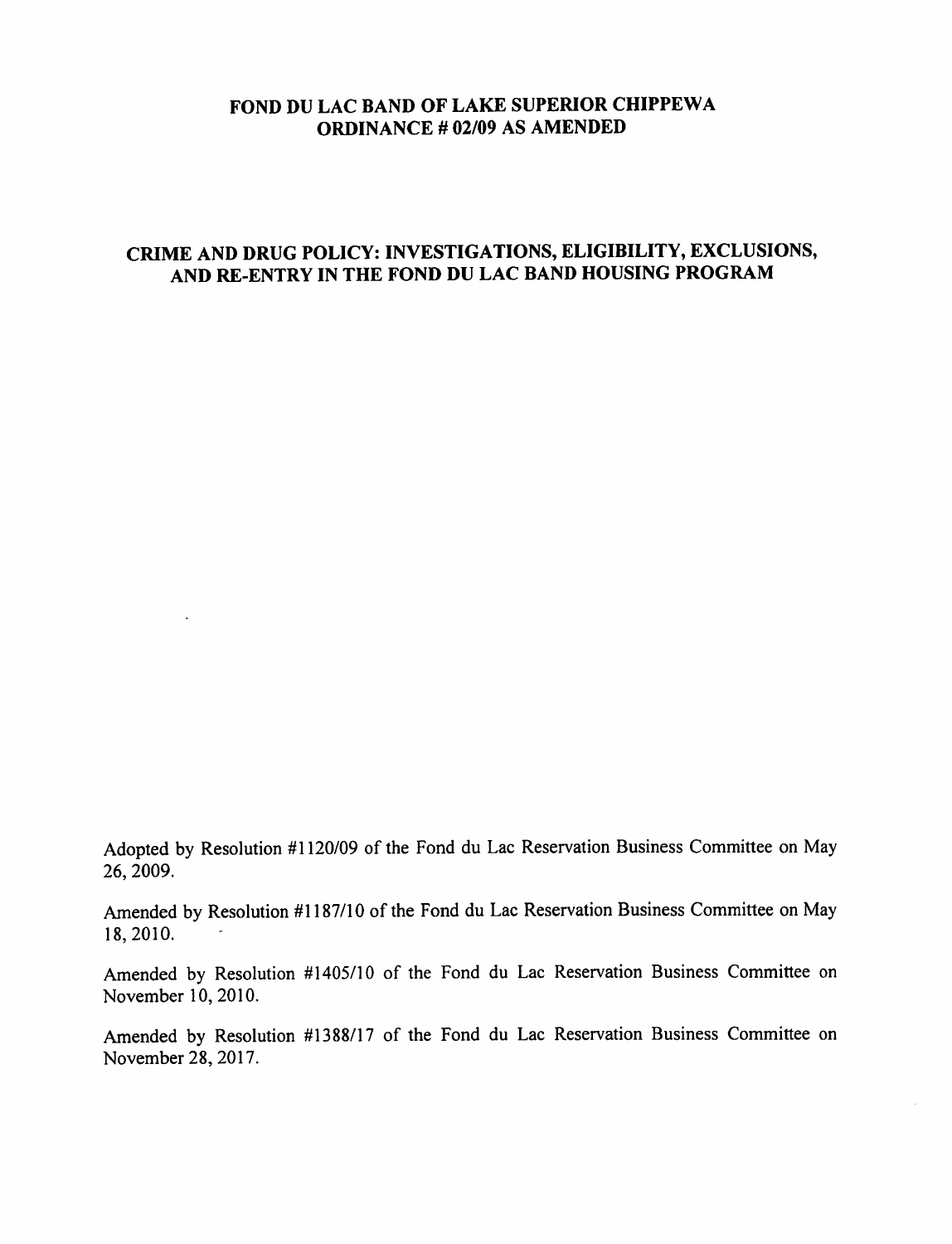## TABLE OF CONTENTS

| <b>CHAPTER 1</b> |                                                                          |  |
|------------------|--------------------------------------------------------------------------|--|
| <b>CHAPTER 2</b> |                                                                          |  |
| <b>CHAPTER 3</b> | PROHIBITIONS BARRING ELIGIBILITY                                         |  |
| <b>CHAPTER 4</b> |                                                                          |  |
| <b>CHAPTER 5</b> | REHABILITATION OF PERSONS<br>DENIED SERVICES OR TERMINATED FROM HOUSING9 |  |
| <b>CHAPTER 6</b> | EFFECTIVE DATE; AMENDMENT OR RESCISSION;                                 |  |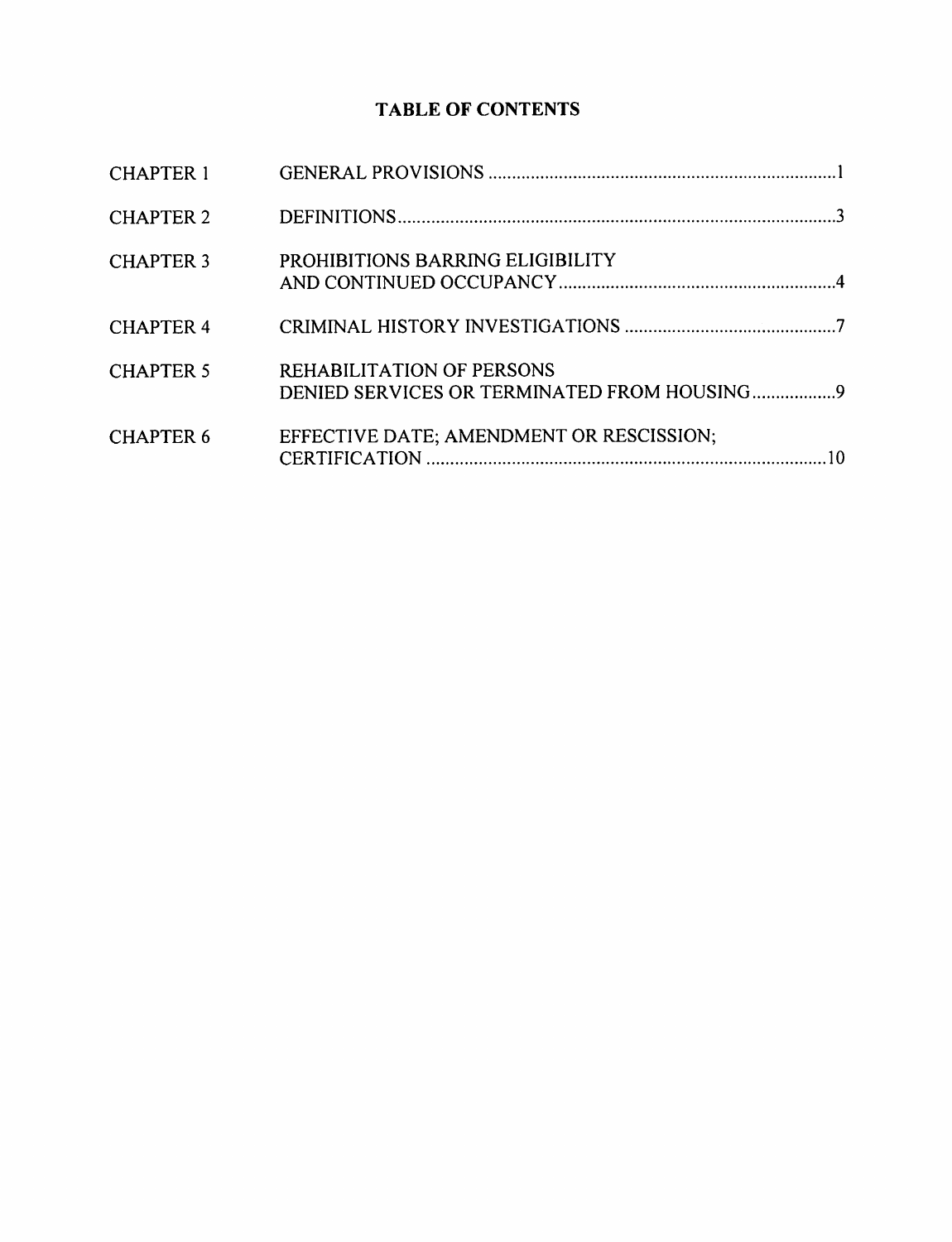## CHAPTER 1 GENERAL PROVISIONS

## Section 101. **Authority**

This Ordinance is enacted pursuant to the inherent sovereign authority of the Fond du Lac Band of Lake Superior Chippewa (the "Band"), acting through the Reservation Business Committee (the "RBC"), as the governing body of the Band, as such authority is granted by Article VI of the Revised Minnesota Chippewa Tribe Constitution, and as recognized under Section 16 of the Indian Reorganization Act of 1934, 25 U.S.C. § 476, the Native American Housing Assistance and Self-Determination Act of 1996 ("NAHASDA"), 25 U.S.C. § 4101 et seq., and in accordance with the Quality Housing and Work Responsibility Act of 1998, 42 U.S.C. § 13661 et seq.

#### Section 102. Purpose

The purpose of this Ordinance is to protect the safety and security of the Band by establishing standards of eligibility and occupancy for Housing Services provided through Housing Programs, which disqualify or requires the removal of individuals who have been involved in acts of violence or drugs, or who otherwise threaten the peace of the Band, and to meet the requirements of the NAHASDA and NAHASDA Guidance 18-08, and any updated and replacement guidance. For Housing Services provided by the Housing Division, this Ordinance incorporates and replaces the Policy on Violence and Drugs, amended on September 23, 2004, Resolution 1235/04, and the Fond du Lac Housing Division Criminal Background Check Policy, adopted on July 10, 2013, Resolution 1254/13.

#### Section 103. Scope

- a. This Ordinance shall apply to Applicants and Tenants receiving Housing Services, and their Household and guests.
- b. This Ordinance does not apply to individuals who only receive financial assistance through a Housing Program.
- c. This Ordinance does not apply to individuals who lease trust lands pursuant to Ordinance #02/15, as amended. Land Lease Ordinance, or housing matters pursuant to Fond du Lac Ordinance #05/05, Procedures Governing Leasehold Mortgages Made to Secure Loans Under the Fond du Lac Section 184 Loan Program, as amended.

#### Section 104. Interpretation

The provisions of this Ordinance shall be interpreted in a manner that gives plain effect to its terms and purposes, and to avoid unnecessary conflicts of law.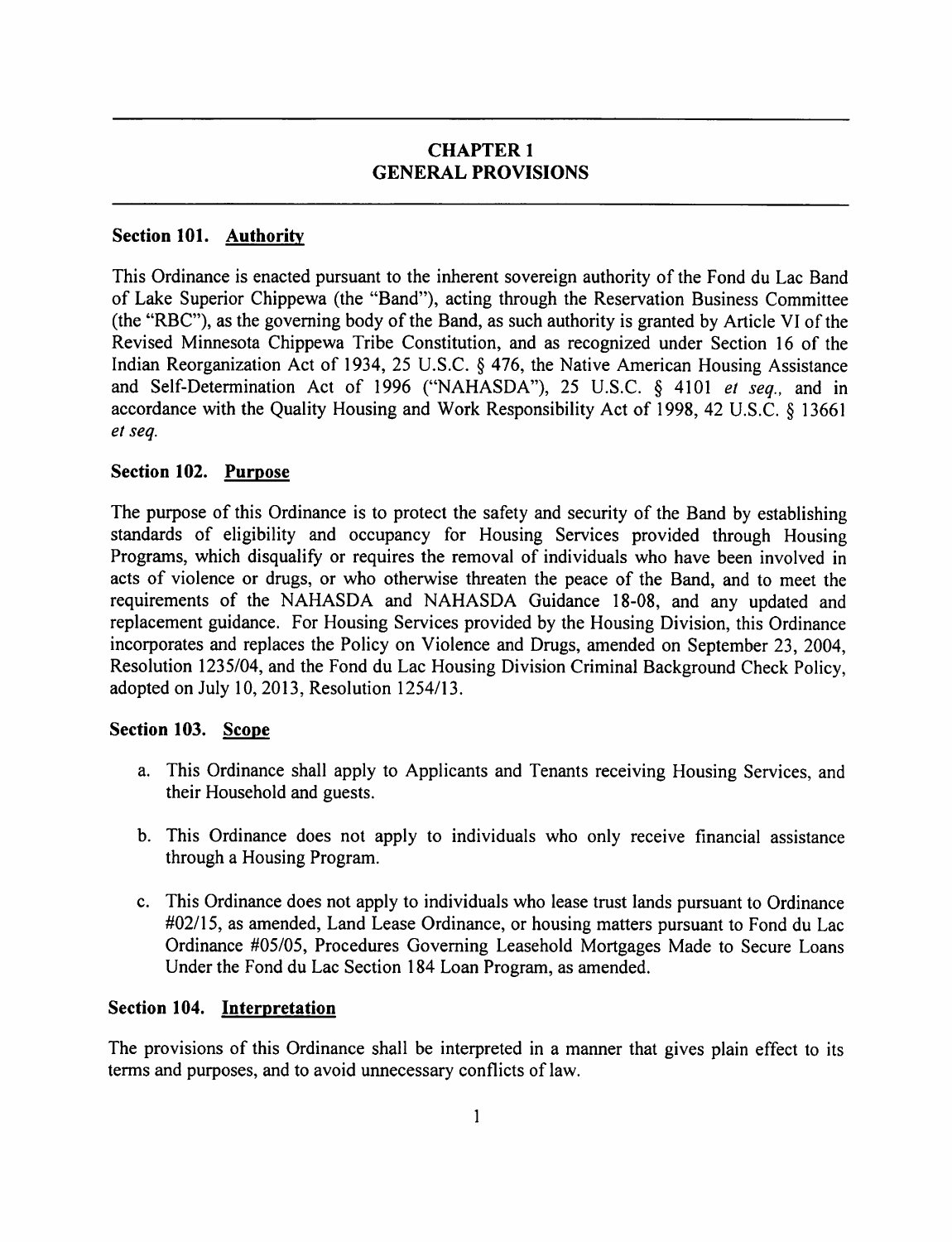## Section 105. Reservation of Rights

The RBC reserves the right to amend or repeal all or any part of this Ordinance at any time. All the rights, privileges, and immunities conferred by this Ordinance, or by acts done pursuant to this Ordinance, shall exist subject to the powers of the Band. Nothing in this Ordinance shall be construed to constitute a waiver of the Band's sovereign immunity or as a consent to jurisdiction by any govemment or forum not expressly authorized to exercise jurisdiction under this Ordinance.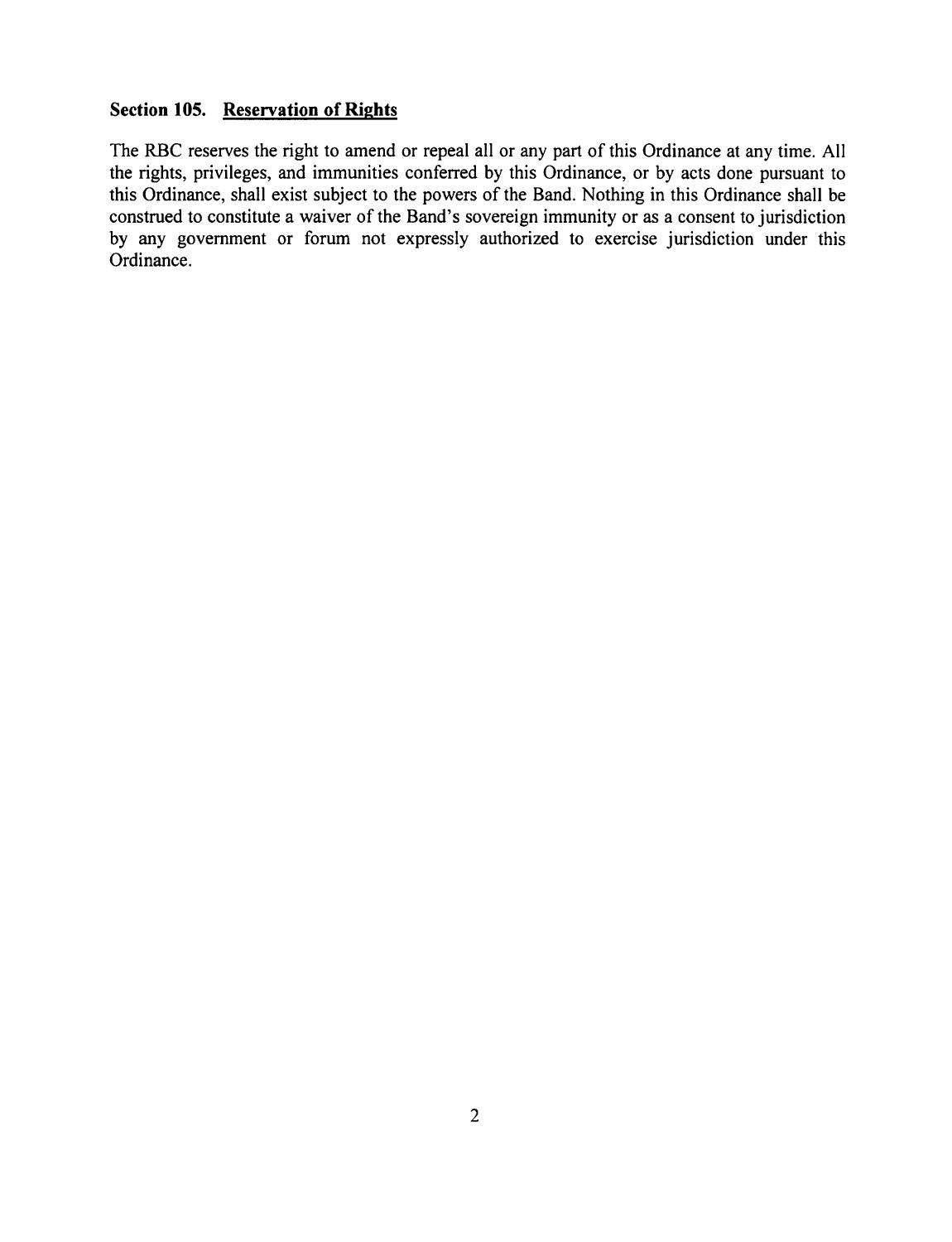## CHAPTER 2 DEFINITIONS

#### Section 201. Definitions

For the purposes of this Ordinance, the following definitions shall apply:

- a. "Applicant(s)" shall mean the individual(s) applying for Housing Services and all members of the Household that are completing a Consent to Criminal History Investigation form.
- b. "Household" shall mean the Applicant and all individuals included in the application for Housing Services or a Tenant and any individuals included or added to the Tenant's file that are receiving Housing Services.
- c. "Housing Committee" shall mean the advisory body designated and authorized by the Reservation Business Committee to oversee the administration of the Fond du Lac Housing Division pursuant to the Housing Committee Charter adopted by Ordinance #04/98, as amended.
- d. "Housing Division" shall mean the Fond du Lac Band of Lake Superior Chippewa Housing Division created in the Charter and Bylaws of the Fond du Lac Housing Committee, adopted by Resolution #1089/98 on March 30, 1998, as amended.
- e. "Housing Program" shall mean the housing programs owned and operated by the Fond du Lac Band of Lake Superior Chippewa and the administration of such programs by the Housing Division.
- f. "Housing Services" shall mean any services provided by a Housing Program for the purposes of leasing a temporary or permanent residence from the Housing Division. For the purposes of this Ordinance, Housing Services does not include financial assistance, emergency rental assistance, emergency housing services, or other emergency services that are provided by the Band for a period of two weeks or less.
- g. "Tenant" shall mean any individual who is the head of Household under any Housing Program.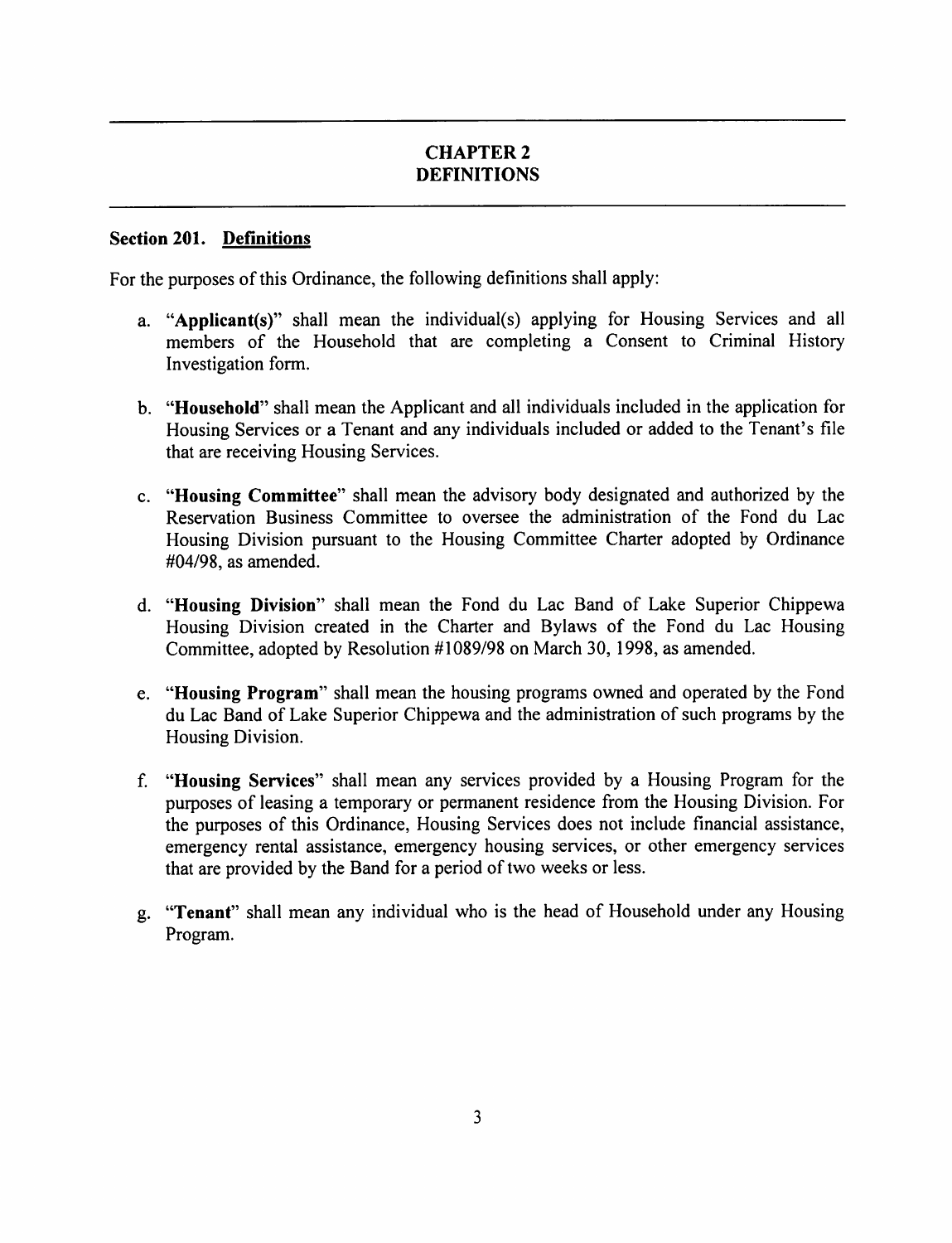### CHAPTER 3 PROHIBITIONS BARRING ELIGIBILITY AND CONTINUED OCCUPANCY

#### Section 301. Prohibitions on Eligibility to Receive Housing Services

No Applicant for Housing Services from the Band shall receive services if their criminal history investigation indicates that any member of the Applicant's Household:

- a. Has been convicted in a court of competent jurisdiction of any felony involving the following crimes:
	- (i) labor or sex trafficking;
	- (ii) criminal sexual conduct;
	- (iii) criminal abuse or neglect;
	- (iv) malicious punishment of a child;
	- (v) neglect or endangerment;
	- (vi) arson;
	- (vii) crimes in which the use or possession of a deadly weapon is an element;
	- (viii) crimes committed for the benefit of a gang.
	- (ix) violent criminal activity: any criminal activity that has as one of its elements the use, attempted use, or threatened use of physical force substantial enough to cause, or be reasonably likely to cause, serious bodily injury or property damage (24 CFR §5.100); or
	- (x) drug related criminal activity: the illegal manufacture, sale, distribution, use or possession with intent to manufacture, sell, distribute, or use, of a controlled substance as defined in the Controlled Substance Act (24 CFR § 5.100).
- b. Is determined by the Housing Division to have a criminal record, reputation, habits, or associations that present a threat to the health, safety, or peace of the Band.

#### Section 302. Prohibited Conduct Restricting Continued Occupancy

a. Prohibited conduct. Tenants of the Housing Division or members of the Household may be subject to a termination if, under the discretion of the Housing Director, there is substantial evidence that any member of the Household has engaged in any of the following conduct: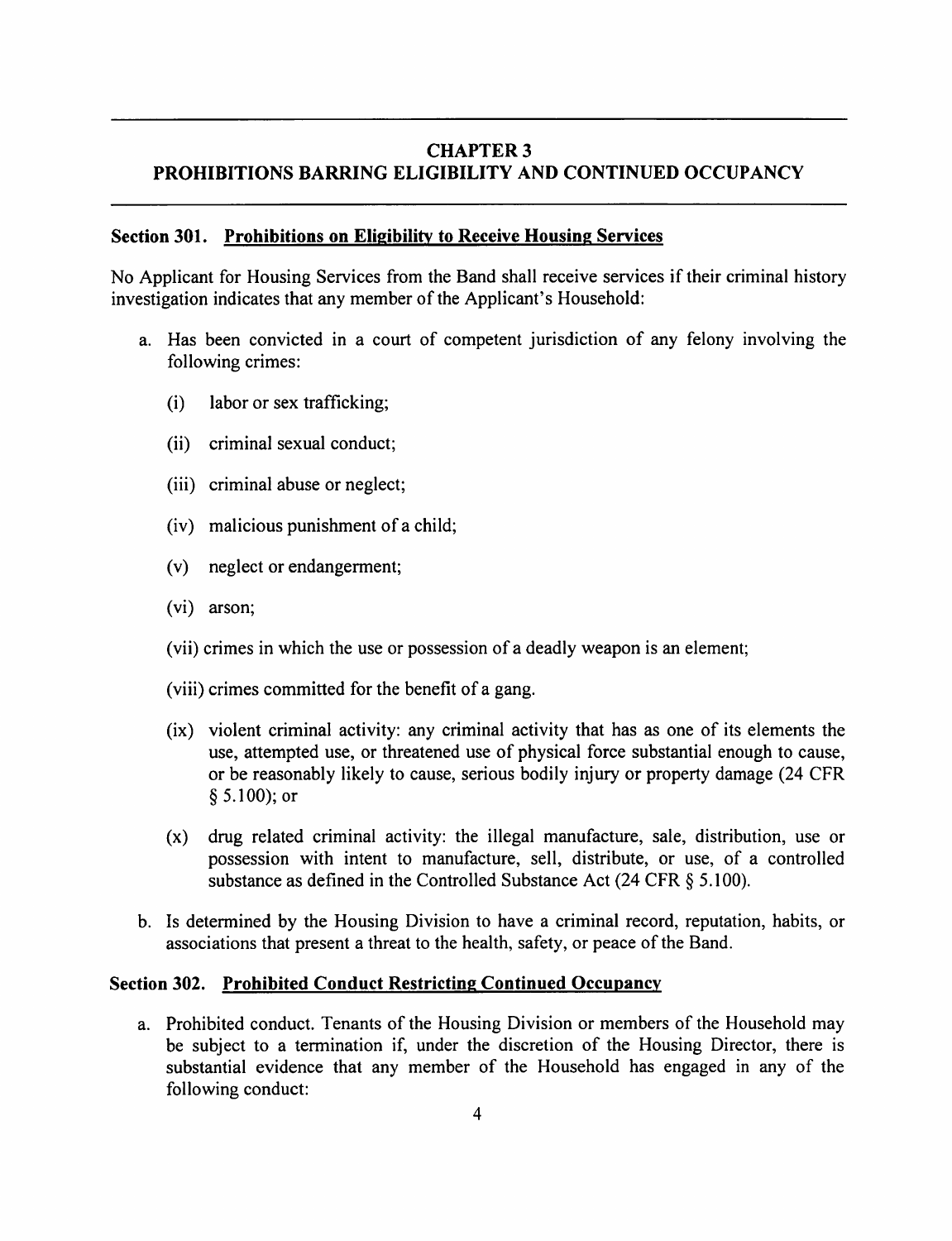- (i) labor or sex trafficking;
- (ii) criminal sexual conduct;
- (iii) criminal abuse or neglect;
- (iv) malicious punishment of a child;
- (v) neglect or endangerment;
- (vi) arson;
- (vii) crimes in which the use or possession of a deadly weapon is an element;
- (viii) crimes committed for the benefit of a gang;
- (ix) contributing to the intoxication of a minor on Fond du Lac Housing Division premises;
- (x) violent criminal activity: any criminal activity that has as one of its elements the use, attempted use, or threatened use of physical force substantial enough to cause, or be reasonably likely to cause, serious bodily injury or property damages (24 CFR § 5.100);
- (xi) drug related criminal activity: the illegal manufacture, sale, distribution, use or possession with intent to manufacture, sell, distribute, or use, of a controlled substance as defined in the Controlled Substance Act (24 CFR § 5.100); or
- $(v)$  aiding and abetting any of the above conduct.
- Strict liability of Tenant for conduct of other residents. For the purposes of this Ordinance, a Tenant of the Housing Division may be held strictly liable for the prohibited conduct, as identified under Section 302 of this Ordinance, of members of the Tenant's Household and any guests, regardless of whether such individuals are juveniles or are otherwise related to the Tenant, except when the evidence indicates otherwise, as determined by the Housing Division.
- c. Manner of termination. Any Tenant of the Housing Division or member of the Household who is subject to termination of occupancy under this Ordinance shall be notified in writing at least 72 hours prior to the effective date of such termination. If the Tenant has not vacated the premises upon the expiration of the notice period, any individual still occupying the premises may be subject to an unlawful detainer proceeding in the Fond du Lac Tribal Court and treated as a trespasser in accordance with applicable law.
- Grievance. Any grievance of a termination of occupancy or denial of Housing Services under this Ordinance shall be in accordance with the Grievance Procedure, Ordinance #  $02/17$ , but in no event shall such grievance stay or delay the date of the termination.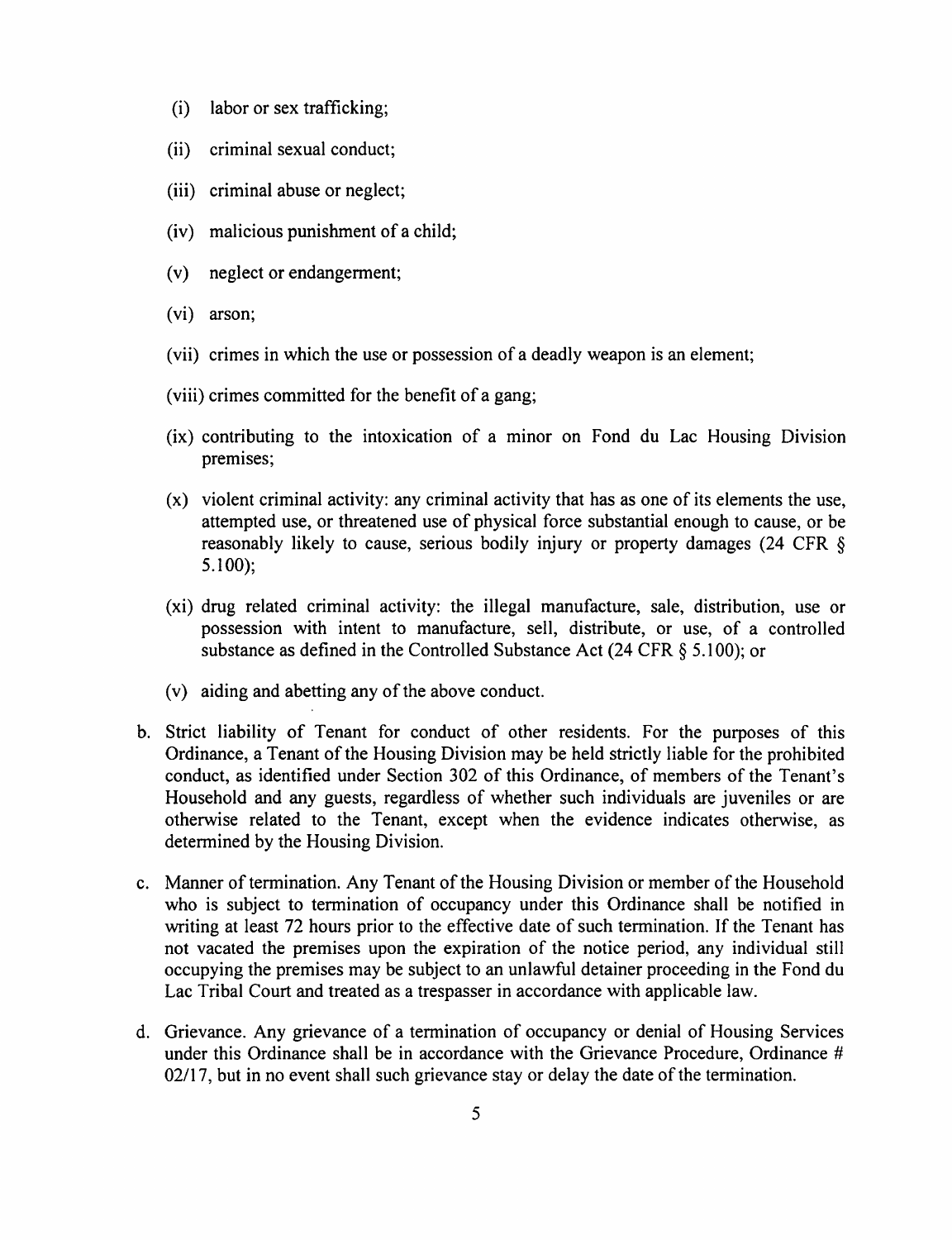e. Continued ineligibility for Housing Services. Persons who are terminated under this Ordinance shall remain ineligible for Housing Services with the Housing Division until such person has demonstrated rehabilitation and presents evidence of suitability to the Housing Committee.

 $\sim$ 

 $\sim$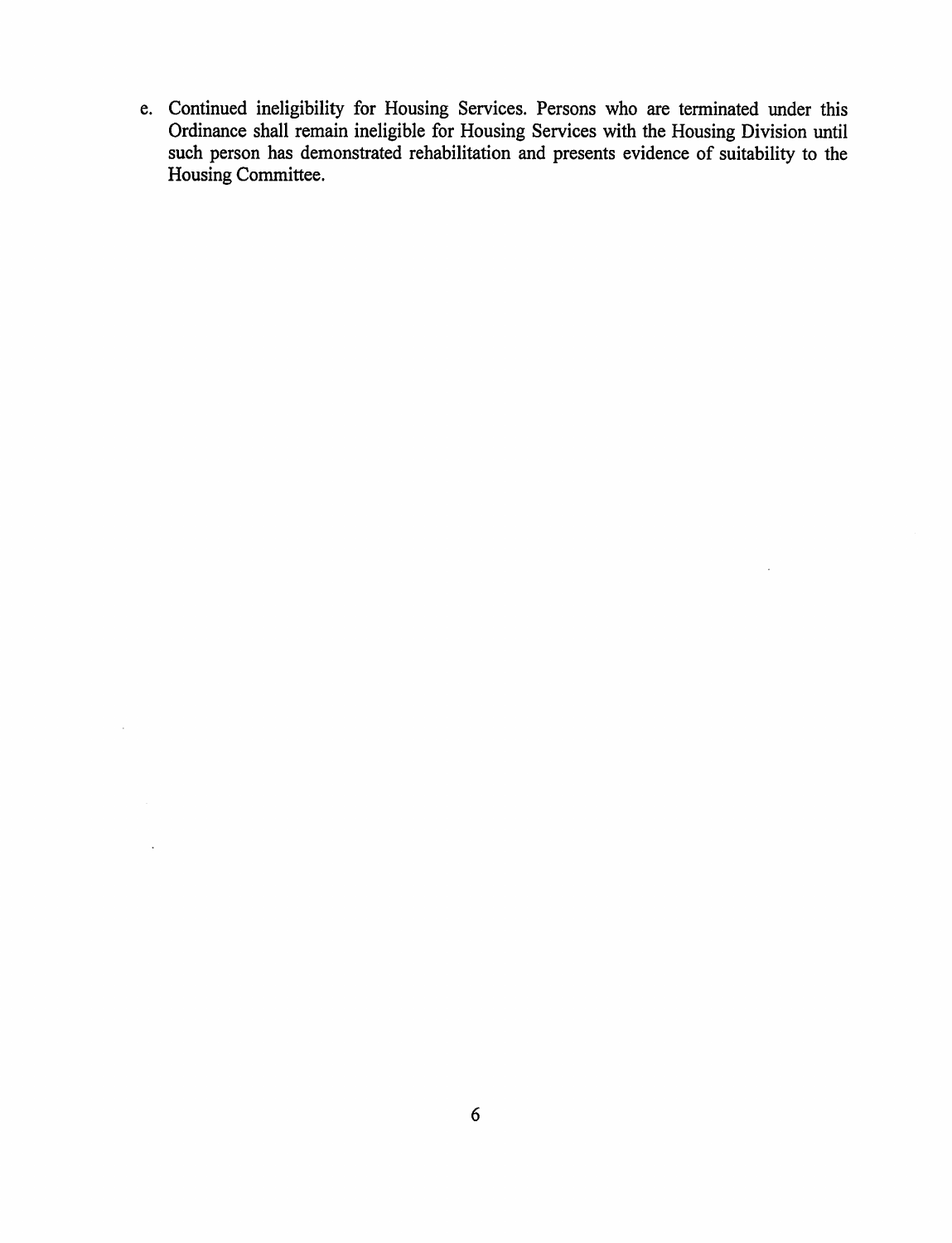## CHAPTER 4 CRIMINAL HISTORY INVESTIGATIONS

### Section 401. Criminal History Investigations of Applicants for Housing Services

- a. Each Applicant for Housing Services from the Housing Division, and every member of the Applicant's Household, shall be required to complete a "Consent to Criminal History Investigation" form (the "Consent") (Appendix A) no earlier than 30 days prior to receiving Housing Services. Before any new individual may be added to an existing Household the individual shall complete a Consent form no later than 15 days prior to being added to an existing Household.
- b. Upon receipt of a Consent form the Housing Division shall complete a "Request for Criminal History Check" form (the "Request") (Appendix B) and submit the Request and the Consent to the Fond du Lac Police Department.

# Section 402. Criminal History Background Investigations by Fond du Lac Police Department

- a. Within 10 days of receiving a Request and Consent, the Fond du Lac Police Department shall conduct a criminal history investigation of the Applicant(s).
- b. Investigations shall include inquiries to every local law enforcement agency within the geographical region where the Applicant(s) has resided within the past ten (10) years. Written documentation of those contacts shall be retained by the Fond du Lac Police Department.
- c. The Fond du Lac Police Department shall immediately review the results, determine if a fingerprint search is needed, and convey the results of the initial search and fingerprint determination to the Housing Division.

## Section 403. When a Fingerprint Check Must be Conducted

- a. If the initial search reveals no matches, or Minnesota state records only, the criminal background check is complete and no fingerprint check is required.
- b. If the initial search reveals an individual's name may match a record in a national database then a fingerprint check must be conducted of that individual.

#### Section 404. Conducting a Fingerprint Check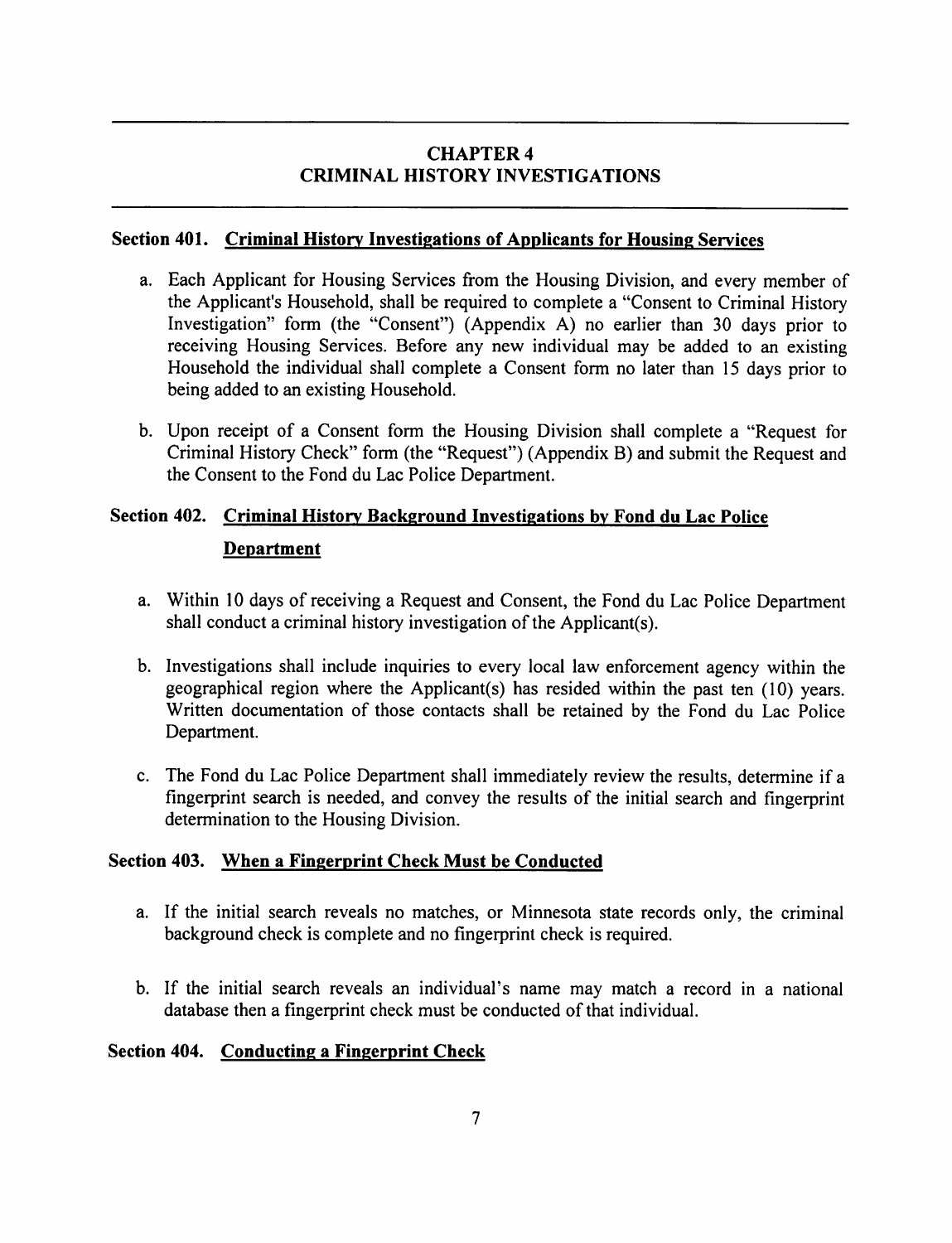- a. The Housing Division will provide the individual with a fingerprint card with the individual's name on it.
- b. The individual will be required to bring the fingerprint card to the Fond du Lac Police Department to be fingerprinted.
- c. After taking the individual's fingerprints, the Police Department will return the fingerprint card to the Housing Division.
- d. The Housing Division will send the fingerprint card to its Federal Bureau of Investigations (the "FBI") approved Channeler for verification of criminal records in accordance with NAHASDA Guidance 13-08, Update to Instructions for Obtaining FBI Criminal History Record Information, as amended, updated, or replaced.

## Section 405. Storage of the Results

- a. The results of the investigation and, if applicable, the fingerprint search will be stored in a background check file that will be kept separate from the Applicant's Tenant file.
- b. The background check files will be kept in a locked filing cabinet, and shall be under the custody and control of the Director of the Housing Division in accordance with NAHASDA regulations, 24 CFR 1000.154(b), and any amendments thereto.
- c. Background check files will also be maintained in accordance with the Fond du Lac Band of Lake Superior Chippewa Data Privacy & Record Management Policy.

## Section 406. Grievance

If the Applicant(s) are denied eligibility for Housing Services or terminated from continued occupancy, then the Housing Program shall inform the Applicant(s) and the individual, if other than the Applicant(s), in writing of such finding, and shall inform them of the opportunity to file a grievance in accordance with the Grievance Procedure Ordinance.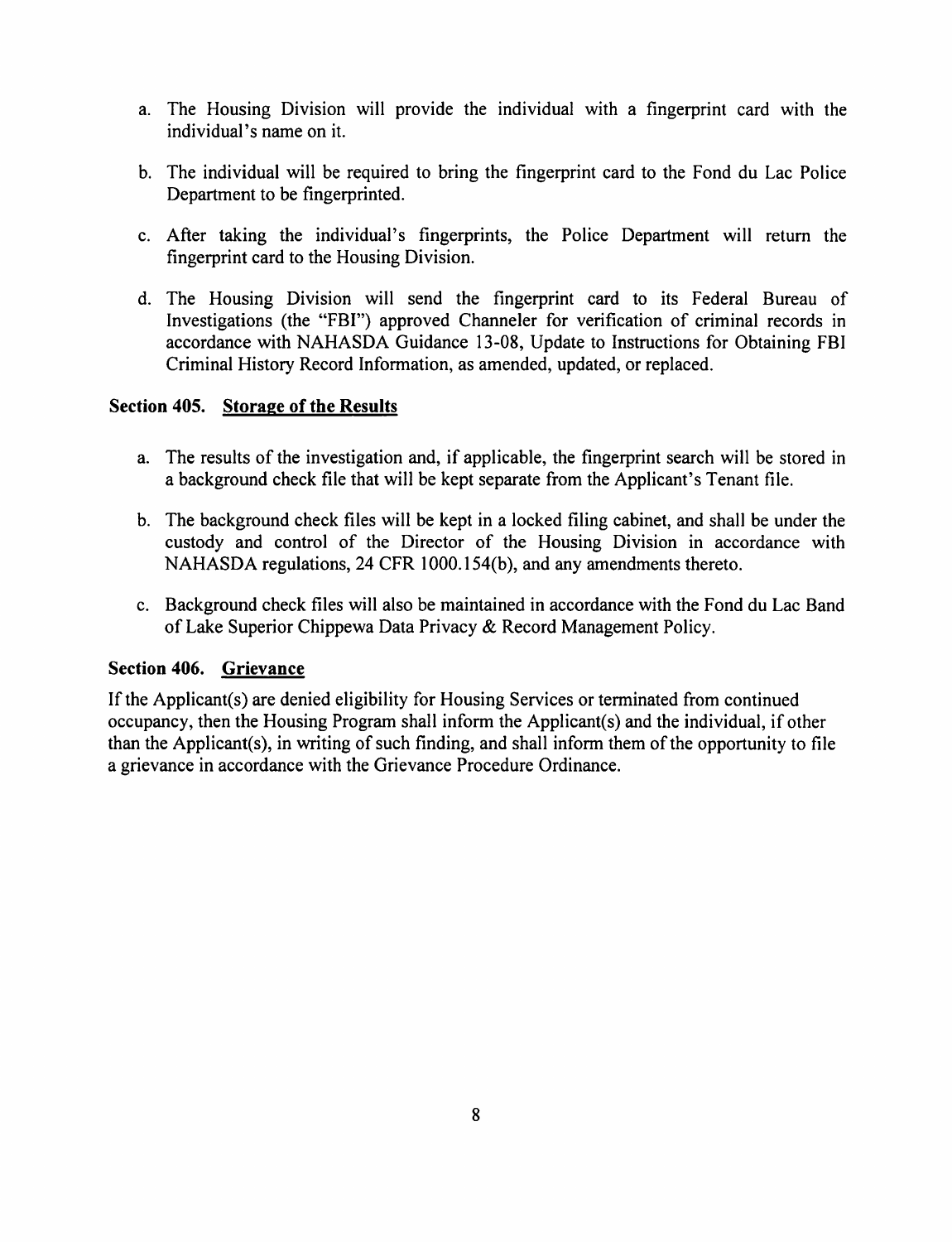## CHAPTER 5 REHABILITATION OF PERSONS DENIED SERVICES OR TERMINATED FROM HOUSING

#### Section 501. Petition for Recognition of Suitability

Any individual who has been denied Housing Services under this Ordinance may submit a completed "Petition for Recognition of Suitability for Housing Services" (the "Petition") (Appendix C) to the Housing Committee.

#### Section 502. Evaluation of Petition

The Housing Committee shall evaluate the Petition under the following criteria:

- a. The nature and seriousness of the incident(s) in question;
- b. The amount of time since the incident $(s)$ ;
- c. The circumstances surrounding the incident(s);
- c. The age of the individual at the time of the incident(s);
- d. Societal conditions that may have contributed to the incident(s);
- e. The probability of continued conduct of this type; and
- f. The individual's commitment to rehabilitation and change of behavior.

Each Petition must be evaluated on its own merits. All available information, both favorable and unfavorable, must be considered and assessed in terms of accuracy, completeness, relevance, seriousness, overall significance, and how similar Petitions have been handled in the past.

Granting a Petition for suitability shall remove the individual's criminal history as a disqualification to eligibility, but shall not be a guarantee of Housing Services or make the person's application a higher priority. A negative decision of the Housing Committee on a Petition may be reconsidered by the Housing Committee. An aggrieved individual may submit a written request for reconsideration of the Petition to the Housing Committee within 15 days of a denial on their Petition. An individual whose Petition has been denied initially or on reconsideration by the Housing Committee may submit another Petition one year after his or her initial Petition has been denied.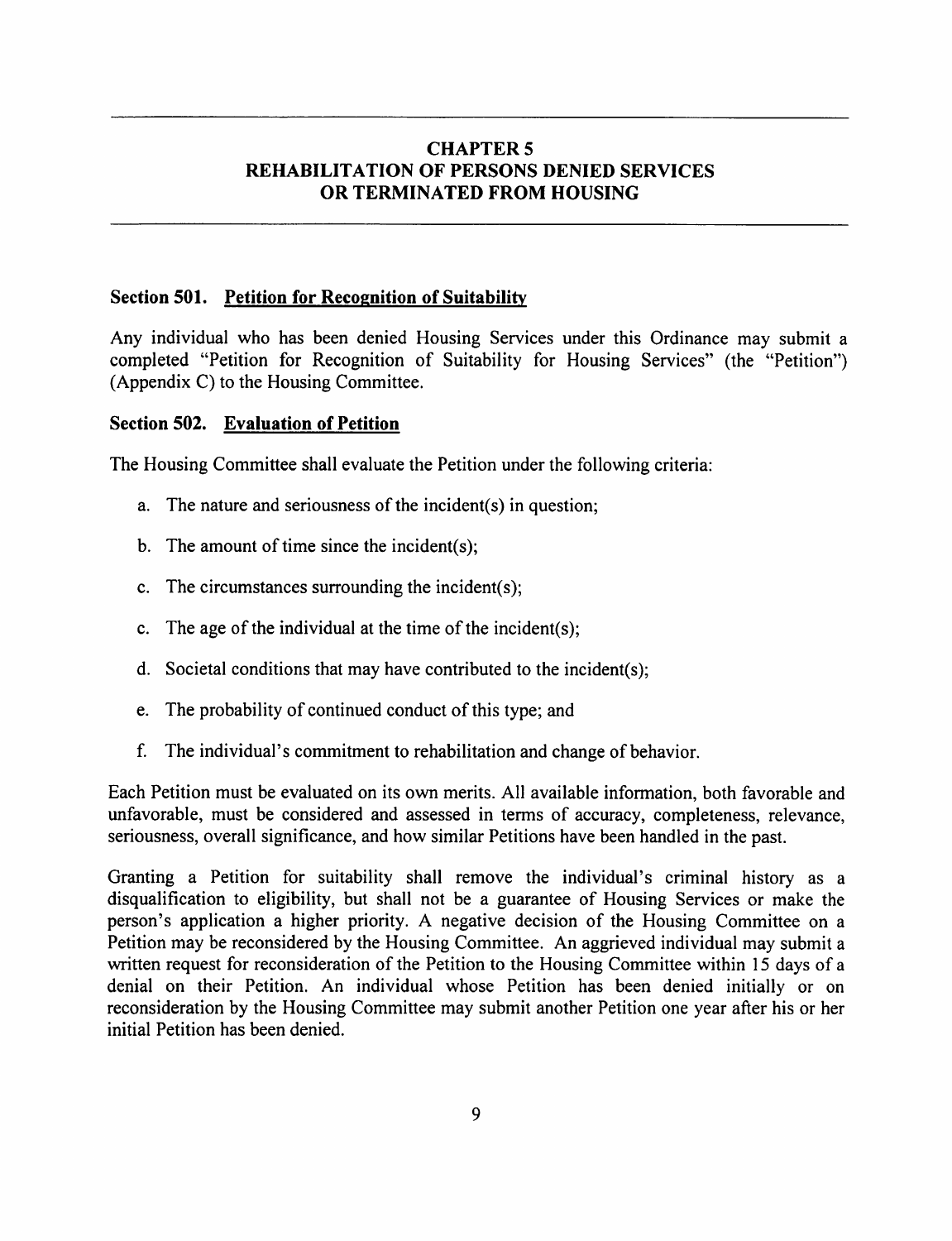### CHAPTER 6 EFFECTIVE DATE; AMENDMENT OR RESCISSION; CERTIFICATION

#### Section 601. Effective Date

The provisions of this Ordinance shall be effective on the date of adoption by the Reservation Business Committee.

#### Section 602. Amendment or Rescission

The provisions of this Ordinance may be amended or rescinded by Resolution of the Fond du Lac Reservation Business Committee.

#### **Certification**

We do hereby certify that the foregoing Ordinance #02/09 was duly presented and adopted by Resolution #1120/09 by a vote of 4 for, 0 against, 0 silent, with a quorum of 5 being present at a Special Meeting of the Fond du Lac Reservation Business Committee held on May 26, 2009, on the Fond du Lac Reservation, subsequently amended by Resolution #1187/10 on May 18, 2010; Resolution #1405/10 on November 10,2010; and Resolution #1388/17 on November 28, 2017.

evin R. Dupuis, Sr., Chairman Ferdinand Martineau, Jr., Se Cretary/Treasurer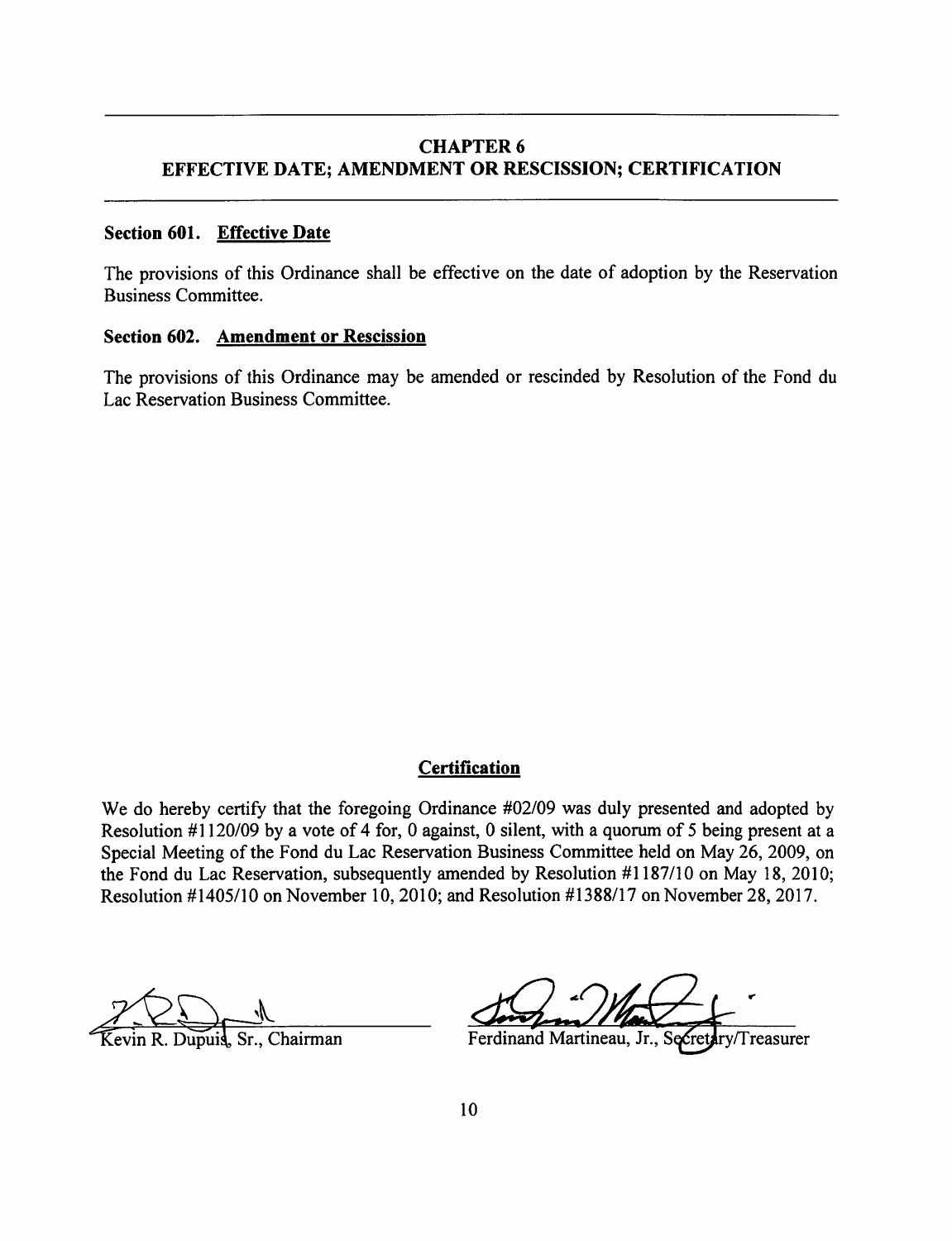appendix <sup>a</sup>

# FOND DU LAC BAND OF LAKE SUPERIOR CHIPPEWA CONSENT TO CRIMINAL fflSTORY INVESTIGATION FOR HOUSING SERVICES

I CONSENT TO ALLOW THE FOND DU LAC BAND OF LAKE SUPERIOR CHIPPEWATOREQUEST AND OBTAIN INFORMATIONPERTAININGTOMY CRIMINAL HISTORY FROM ANY LEGALLY AVAILABLE SOURCES FOR THE PURPOSE OF VERIFYING MY ELIGIBILITY FOR HOUSING SERVICES FROM THE FOND DU LAC BAND OF LAKE SUPERIOR CHIPPEWA IN ACCORDANCE WITH FOND DU LAC ORDINANCE #02/09. THIS CONSENT EXPIRES 15 MONTHS AFTER SIGNED.

## SIGNATURES:

| Head of Household/Applicant        | SSN:       | $\text{DATE:}\qquad \qquad \overbrace{\qquad \qquad \qquad \qquad \qquad }$ |
|------------------------------------|------------|-----------------------------------------------------------------------------|
| Other Household Member Over Age 18 | SSN:       | $\text{DATE:}$                                                              |
| Other Household Member Over Age 18 | SSN:       | $\textbf{DATE:}\_\_\_\$                                                     |
| Other Household Member Over Age 18 | SSN: DATE: |                                                                             |
| Other Household Member Over Age 18 | SSN:       | DATE:                                                                       |
| Other Household Member Over Age 18 | SSN:       | DATE:                                                                       |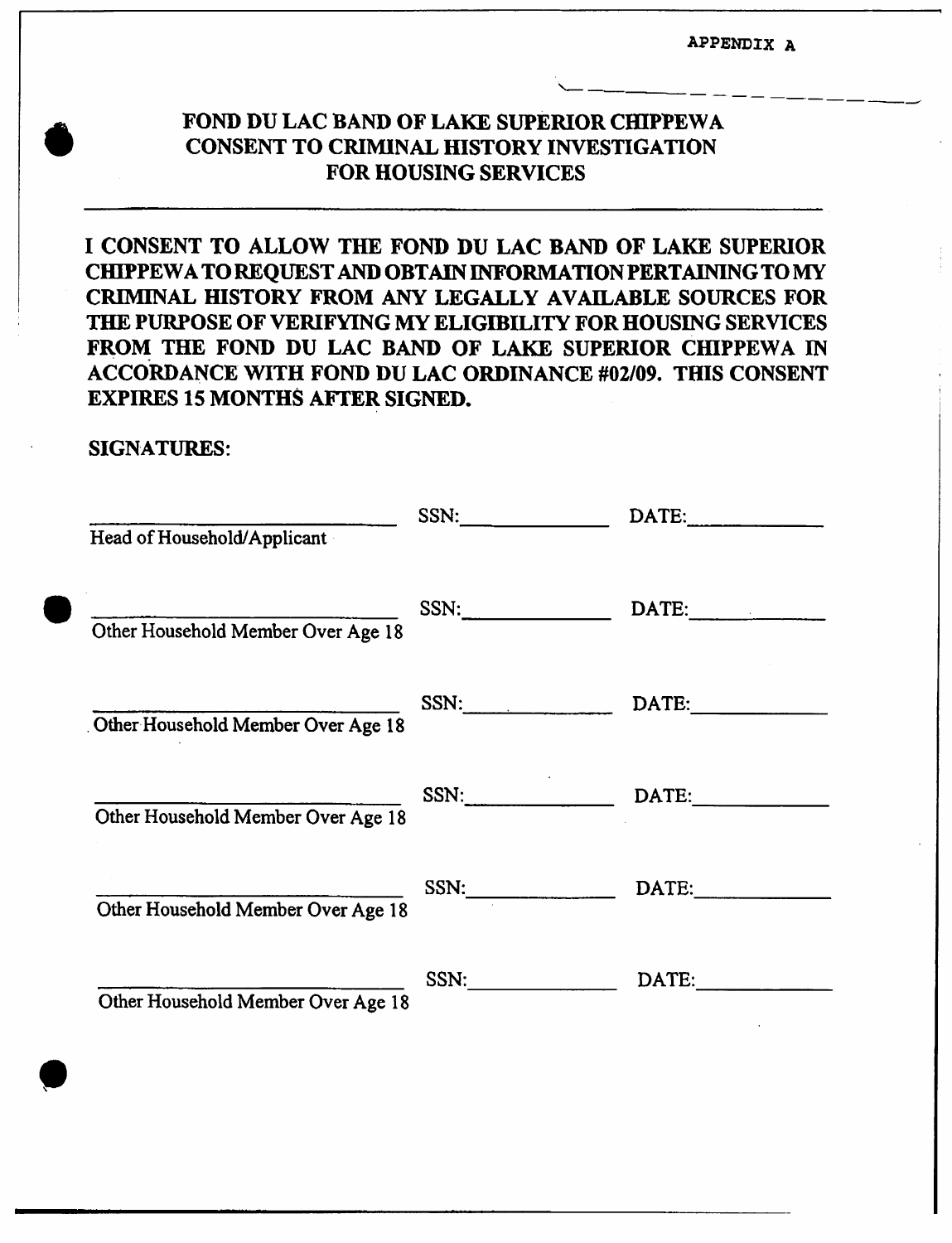APPENDIX B



# FOND DU LAC LAW ENFORCEMENT

930 Trettei Lane Cioquet, MN 55720 218-878-8040 Phone 218-878-8047 Fax

Ifyour agency is requesting a Criminal History check this form MUST BE FILLED OUT COMPLETELY (This is for the BCA Auditors). This can either be filled out and faxed to use or dropped off in person. NO FORM NO CRIMINAL HISTORY CHECK.

Date:  $\frac{1}{\sqrt{1-\frac{1}{2}}}$ 

(Who is requesting the Criminal History check and reason why)

Personal Data:

| (Last Name)                    | (Maiden Name) | (First Name)                                                | (Middle Name) |
|--------------------------------|---------------|-------------------------------------------------------------|---------------|
| (Date of Birth)                |               |                                                             |               |
| Signature of person requesting |               | Division                                                    |               |
|                                |               | DO NOT WRITE BELOW THIS LINE<br>FOND DU LAC LAW ENFORCEMENT |               |

Initials of person who ran check

Date done  $\frac{1}{\sqrt{2}}$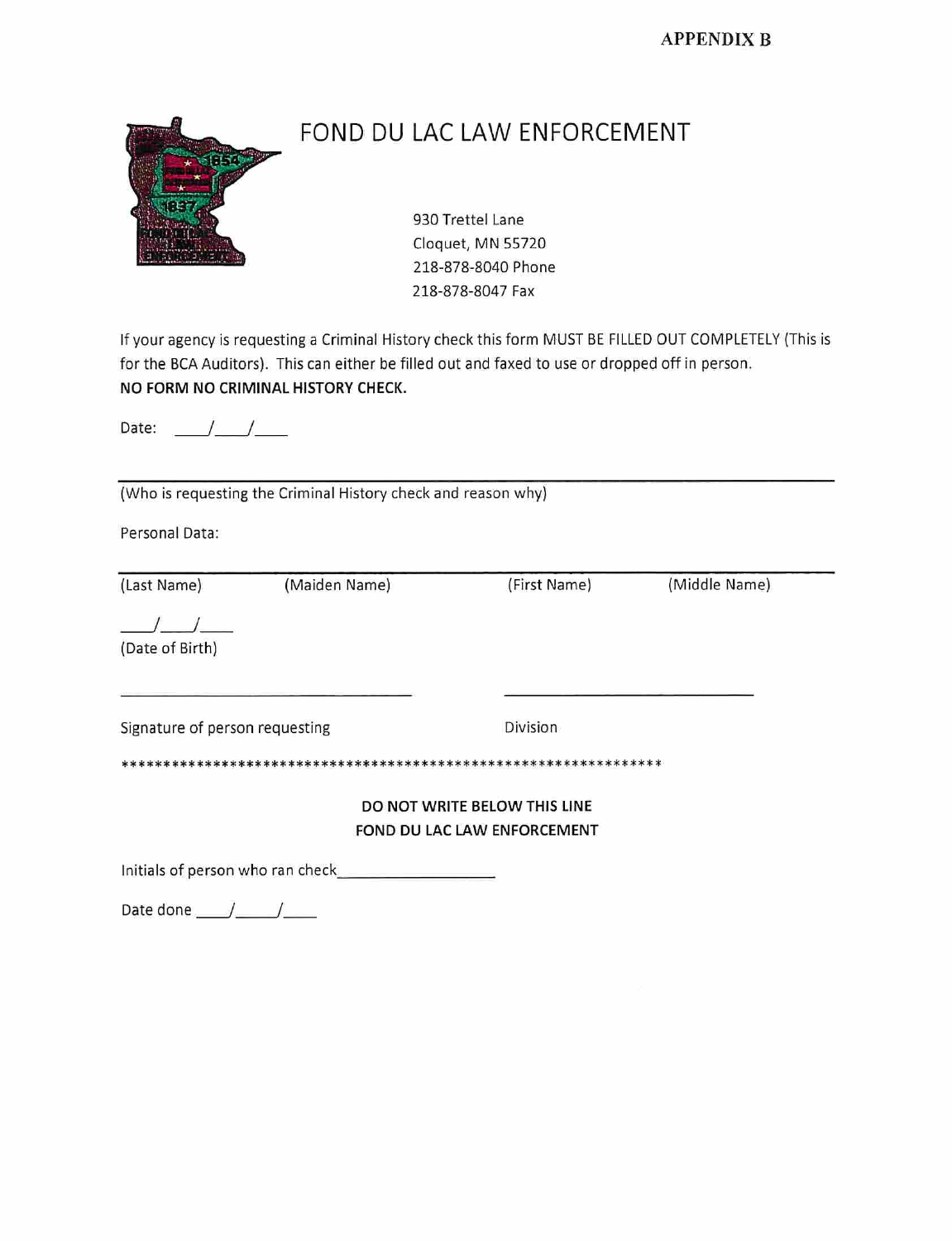# FOND DU LAC BAND OF LAKE SUPERIOR CHIPPEWA PETITION FOR RECOGNITION OF SUITABILITY FOR HOUSING SERVICES

PURPOSE: Section 501 of Fond du Lac Ordinance #02/09 provides that an applicant who has been denied housing services from the Fond du Lac Band may submit this Petition for Recognition of Suitability. The purpose of this Petition is to enable such persons to demonstrate that he or she has become sufficiently rehabilitated and no longer presents a threat to the community. All information provided on this Petition shall be confidential. Failure to provided on this Petition shall be confidential. provide all of the information required on this Petition, or the provision of false information, will invalidate the Petition. The granting of this Petition does not assure the Applicant of housing services, but only removes his or her disqualification under FDL Ordinance #02/09.

| First                   | Middle | Last | Maiden |
|-------------------------|--------|------|--------|
| DATE OF BIRTH:          |        |      |        |
| SOCIAL SECURITY NUMBER: |        |      |        |
| ADDRESS:                |        |      |        |

5. PERSONAL STATEMENT. Explain (1) why, despite your criminal history, you do not present <sup>a</sup> threat to the community, (2) why you consider yourself to be rehabilitated and (3) why you should no longer be disqualified from eligibility for housing services from the Fond du Lac Band. Attach additional pages as necessary.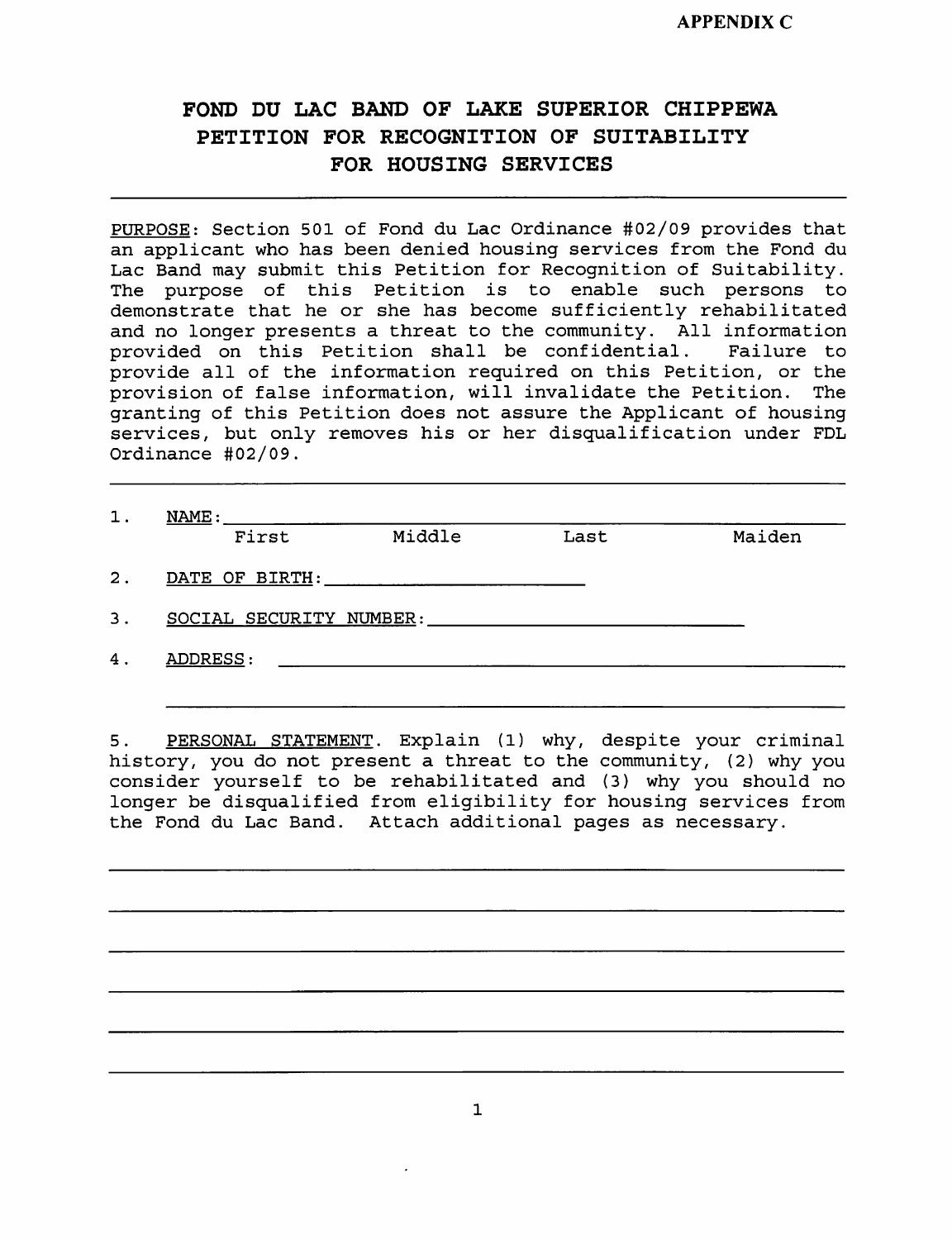6. CHARACTER REFERENCES. The Applicant must provide the names and letters of reference from at least three non-related, reputable individuals who have known the Applicant for at least two years and will attest to the Applicant's trustworthiness and good character. Attach the letters of reference to this Petition.

| a.            | <u>Name</u> :<br><u> 1980 - Januar Maria Barat, martin amerikan dan berasal dalam pengaran dalam pengaran dalam pengaran dalam pen</u> |
|---------------|----------------------------------------------------------------------------------------------------------------------------------------|
|               |                                                                                                                                        |
|               |                                                                                                                                        |
|               |                                                                                                                                        |
|               |                                                                                                                                        |
|               |                                                                                                                                        |
| b.            |                                                                                                                                        |
|               |                                                                                                                                        |
|               |                                                                                                                                        |
|               |                                                                                                                                        |
|               |                                                                                                                                        |
|               |                                                                                                                                        |
| $\mathbf C$ . |                                                                                                                                        |
|               |                                                                                                                                        |
|               |                                                                                                                                        |
|               |                                                                                                                                        |
|               |                                                                                                                                        |
|               | Relationship:                                                                                                                          |

7. ACKNOWLEDGEMENT AND RELEASE. I understand that the questions and requirements contained in this Petition are necessary to maintaining the safety and welfare of the Fond du Lac Reservation. <sup>I</sup> understand that all responses and materials submitted in this Petition are confidential, and that access to this information will